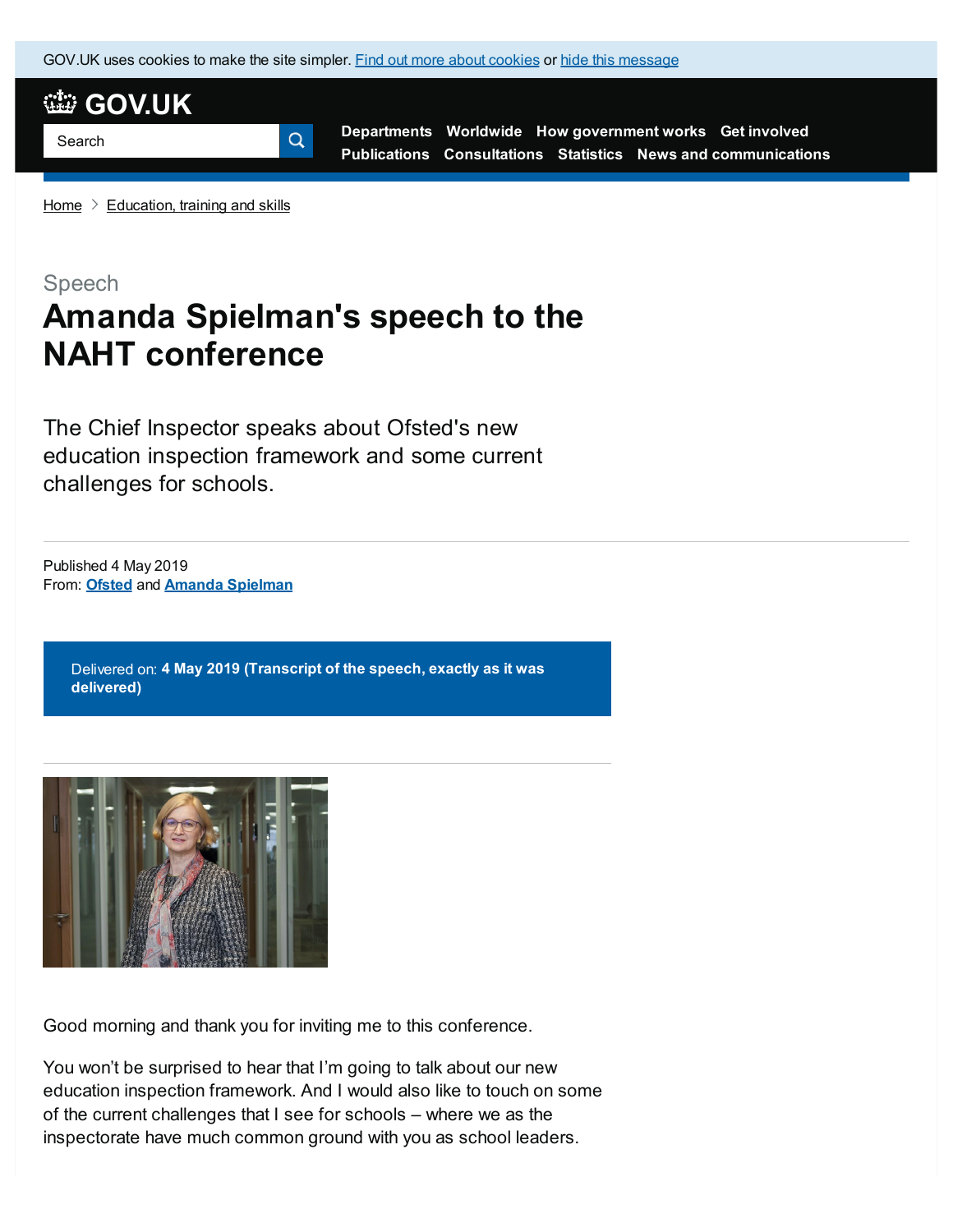But I'll start with the new framework. As most of you probably know, we expect to publish it later this month, to come into effect from September.

Read all about the new education inspection [framework](https://www.gov.uk/government/collections/education-inspection-framework).

It follows a **full [consultation](https://www.gov.uk/government/consultations/education-inspection-framework-2019-inspecting-the-substance-of-education)**, which attracted well over 15,000 responses, from many quarters. In drawing up this framework, and in considering the responses, we have never lost sight of the impact inspection has, on schools and on their leaders.

We have considered all suggestions that have been made through the prism of what is practical. Many special interest groups have lobbied vigorously to have their particular cause or passion given greater prominence in inspection. If we adopted every suggestion, we'd have the weightiest inspection model in the western world, rather than one of the lightest, as we do at the moment.

But, having reviewed the comments, we are deciding how they can be used to improve the framework in the interests of children first and foremost, their parents and of course of schools and the wider education sector.

And that order – children first, parents, providers – is important to me, because it reminds us not only of the core reason why Ofsted exists, but also of the multiple purposes that our inspections must serve.

Ofsted has had the same strapline for over a decade: "raising standards, improving lives". And the reason it has survived so long because it says it all, and very concisely. As a motto, it wouldn't look out of place over any school door in the country.

And sometimes, when discussion about inspection gets heated, we can forget the children and families whom inspection is meant to serve. The framework is inherently interesting to most people here, as members of the teaching profession, but it's unlikely to be the hot topic of conversation on the buses of Clapham, or indeed Telford.

So it is important for us to pay close attention to the voices and expertise of schools, about what you believe is the best approach, but we must also pay attention to what parents want and tell us, even though their voices are not necessarily as loud or as well-orchestrated.

And sometimes, when much of the 'heat' around this consultation has been on practical and logistical issues, such as where inspectors prepare for inspection – it has been easy to be distracted from the 'light': the guiding principles that sit at the core of our proposals.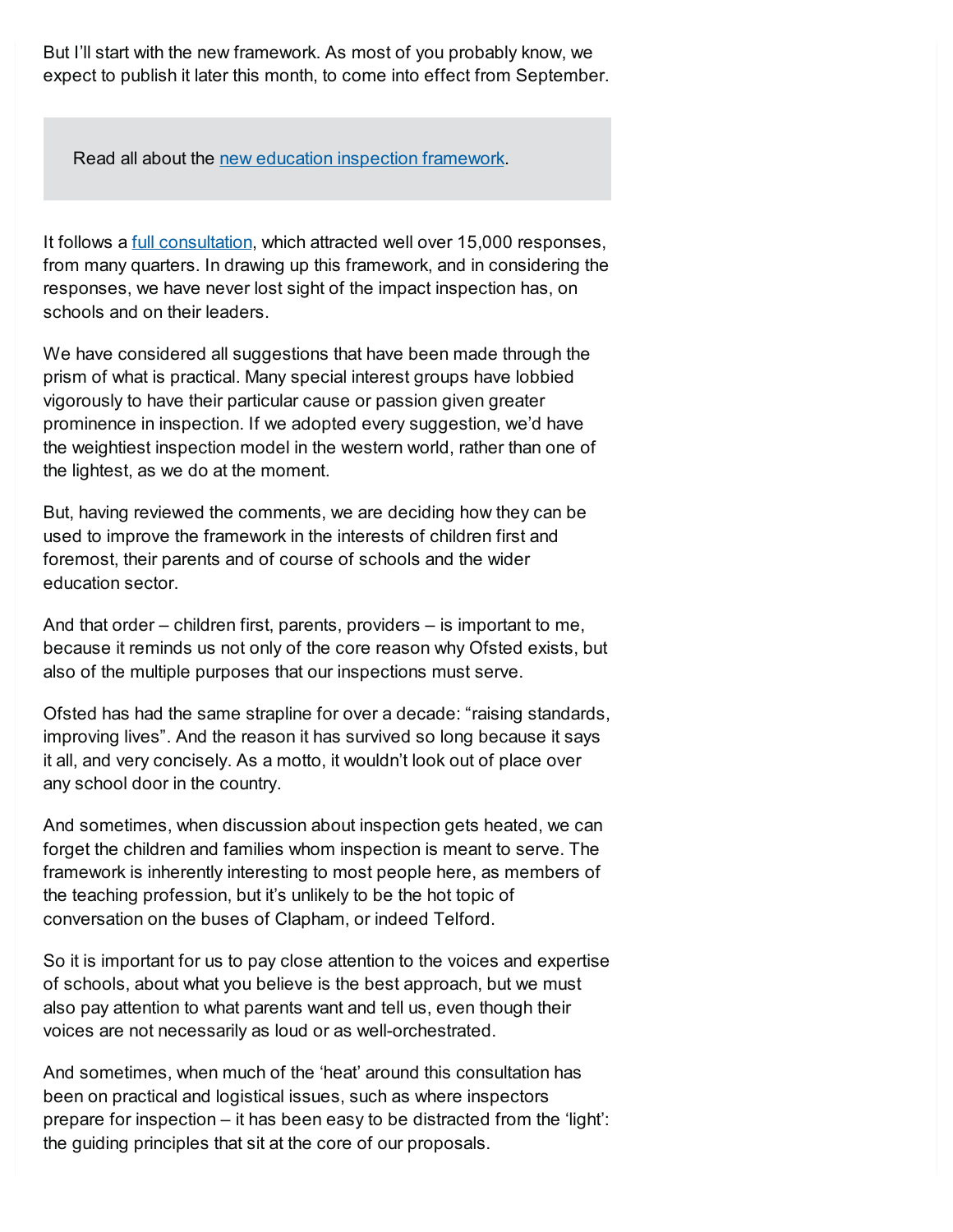And here, I'm really pleased to say, the replies to our questions show strong agreement between headteachers, classroom teachers and parents alike.

Our central aim is to encourage a focus on the substance of education, and to reward schools that do this with integrity. One aspect of this is to restore Ofsted's former focus on curriculum, in its proper place at the centre of education. To achieve this, we have proposed a new 'quality of education' judgement. We want to look at what children are being taught; how well it is being taught; and how effectively it is setting them up to succeed at the next stage of their lives.

And parents are strongly behind this approach, as are individual headteachers and teachers. Around three-quarters of respondents in each category agreed with the new quality of education judgement. Thank you to all of you here who supported it.

Most, though not all, unions across the phases of education have been positive about this approach and also welcoming of our proposed gradual approach to implementing the new judgement, so schools have time to adjust. Everyone knows that good curriculum planning and implementation take time.

Basing our judgement on the quality of education, and giving more limited weight to test outcomes, is a better way to evaluate what a school does within its particular context.

We all know that too much weight placed on performance measures alone can lead to a degree of distortion, both in what is taught, what is not taught, and in other aspects of how a school is managed. We also know that it is the children with disadvantages – whether social, economic or personal disadvantages such as SEND – who are more likely to be directly affected when these distortions happen.

By focusing on the substance and integrity of education, we want to help limit the perverse incentives that can lead to some schools believing they have to narrow the curriculum and teach to the test in order to be judged a success.

The NAHT had reservations about the quality of education proposal, although it supports the shift in emphasis towards curriculum. And of course, we respect that and are considering your union's comments carefully.

We also proposed changes to the length and focus of section 8 inspections of good schools. As many of you are primary heads, I know this proposal was significant for you.

The NAHT disagreed with the proposal, although there was support from other unions. We did recognise early on that many of the concerns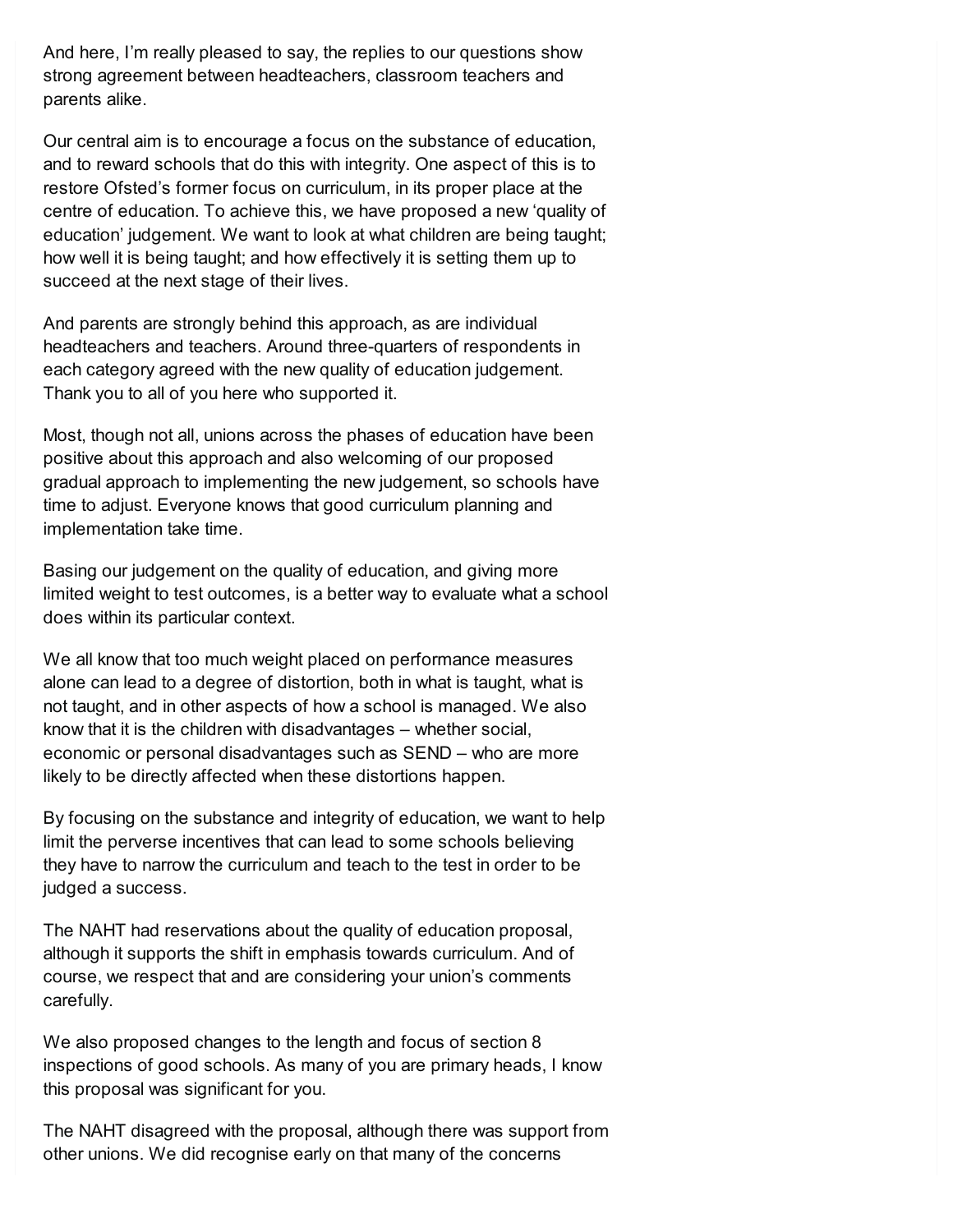centred on the potential impact of longer section 8 inspections on small primaries – and if this proposal goes forward, we will give this some further thought.

But interestingly, this was a proposal which put clear water between parents and schools. More than 60% of parents think longer inspections were a good idea, whereas fewer than 30% of heads agreed.

This is borne out by our [annual](https://www.gov.uk/government/publications/annual-parents-survey) parent survey. We published our most recent instalment earlier this week. One of the criticisms that parents make of our inspections is that they are just too short. So it's not surprising that parents support inspectors spending more time in schools.

Staying with our parent survey, it's also interesting to see that parents' views on the curriculum mirror some of the concerns that underpin our changes. Parents are not convinced that their children are being taught enough music, art, languages, history or geography, for instance.

It seems that more professional dialogue about the curriculum is an idea that chimes with parents and professionals alike.

The parent survey also highlighted a finding that is consistently strong year after year. Nine out of 10 parents know the grade of their child's school or childcare provider. That's quite a statistic and it underlines what we know about our inspection reports. They are reasonably easy to understand and they provide a straightforward and impartial narrative about the school – including its strengths and weaknesses.

Fundamental to this is a clear and consistent way of grading the important areas that make up a school.

There is, of course, a lively debate about the practice of grading a school. That's why, alongside the parent survey, we have published a brief review of the [grading](https://www.gov.uk/government/publications/retaining-ofsteds-current-grading-system-in-education) system, which considers both the strengths and the criticisms of the current system and looks at how our inspection findings are used by different audiences.

Quite apart from the transparency that grading provides for parents, it is also used for information and as a trigger for extra support by governors, local authorities, MATs and regional schools commissioners (RSCs).

And here I should say that I think it was a very positive move by the Secretary of State to clarify that the only trigger for intervention by RSCs should be an 'inadequate' inspection judgement. Taken with the removal of floor standards and the coasting measure, which I know he confirmed here yesterday, schools can now be sure that the default model is to provide support to improve, unless the school falls into the bottom 2 or 3% in the country.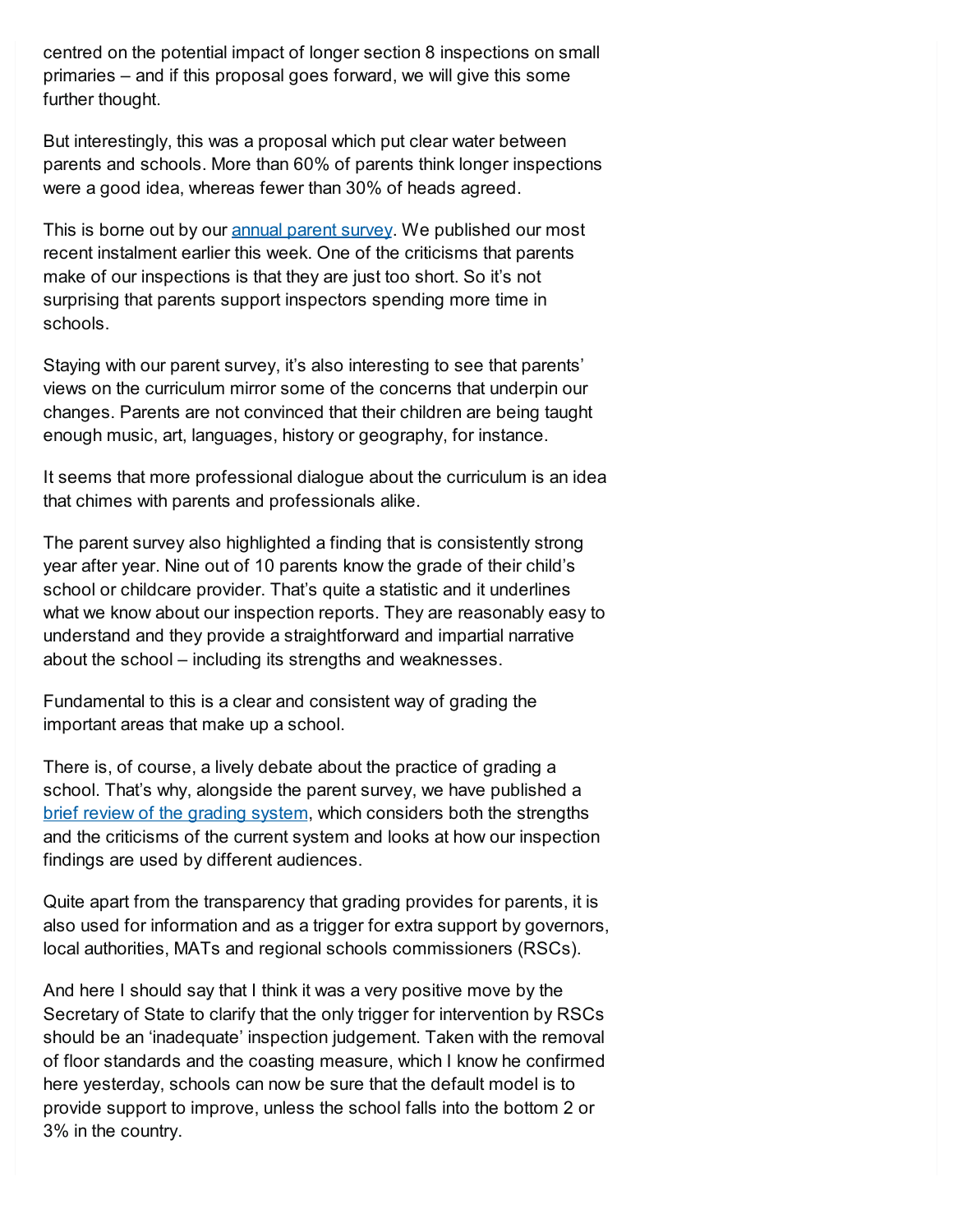I understand that the views of heads are mixed, and that grading presents some challenges to school leaders. But the vast majority of schools are rightly proud of their good or outstanding status, while very few have to write letters to parents explaining why the Ofsted report was disappointing.

And I genuinely believe, that for parents, that is accountability in action. We talk a lot about parents' ability to choose a school for their child and the influence Ofsted can have on that decision, but of course for many parents – especially outside big cities, that choice doesn't exist. The local school is the only option.

I would argue that in these cases, the Ofsted judgement is more, not less important, as it provides an independent assessment that parents can discuss with their school's leadership. English schools have had a high level of autonomy for many years, about what they teach, how they teach it and who they employ and in what roles. This stands in contrast to many other countries, where central or local government exert much more direct control over how schools operate. Inspection, with its grading system, looks at whether that autonomy is being exercised effectively in children's interests – it's the scrutiny that a flexible system does require.

We will, of course, be monitoring the impact of grading under the new inspection framework, but we have no plans now to change the grading structure. It's simple, it's well understood and it works for parents.

I've spoken a lot about parents as a priority audience for Ofsted, but that doesn't mean that schools must do exactly what parents want, or that parents don't have the primary responsibility for children's upbringing and development.

I've said before that it's worrying and wrong that more children – and I'm not talking about those with very specific needs here – arrive at school without the basic skills, including toilet training, that they should have by school age. We should be concerned if any school feels it needs to hire somebody to change nappies, as was recently reported in the press. This really shouldn't be necessary. It's not what schools are meant to be doing.

And it is so often the case that schools are expected to be the magic bullet to deal with a whole range of societal issues, even when they may be ill-equipped, or inadequately resourced, or simply the wrong place to tackle the issues.

One example can be seen in some of the discussion around children's mental health. No-one expects health professionals to assess educational problems, or to help children and their families address them. Yet from the consultation we saw that many people are happy to suggest that schools and teachers should be responsible for making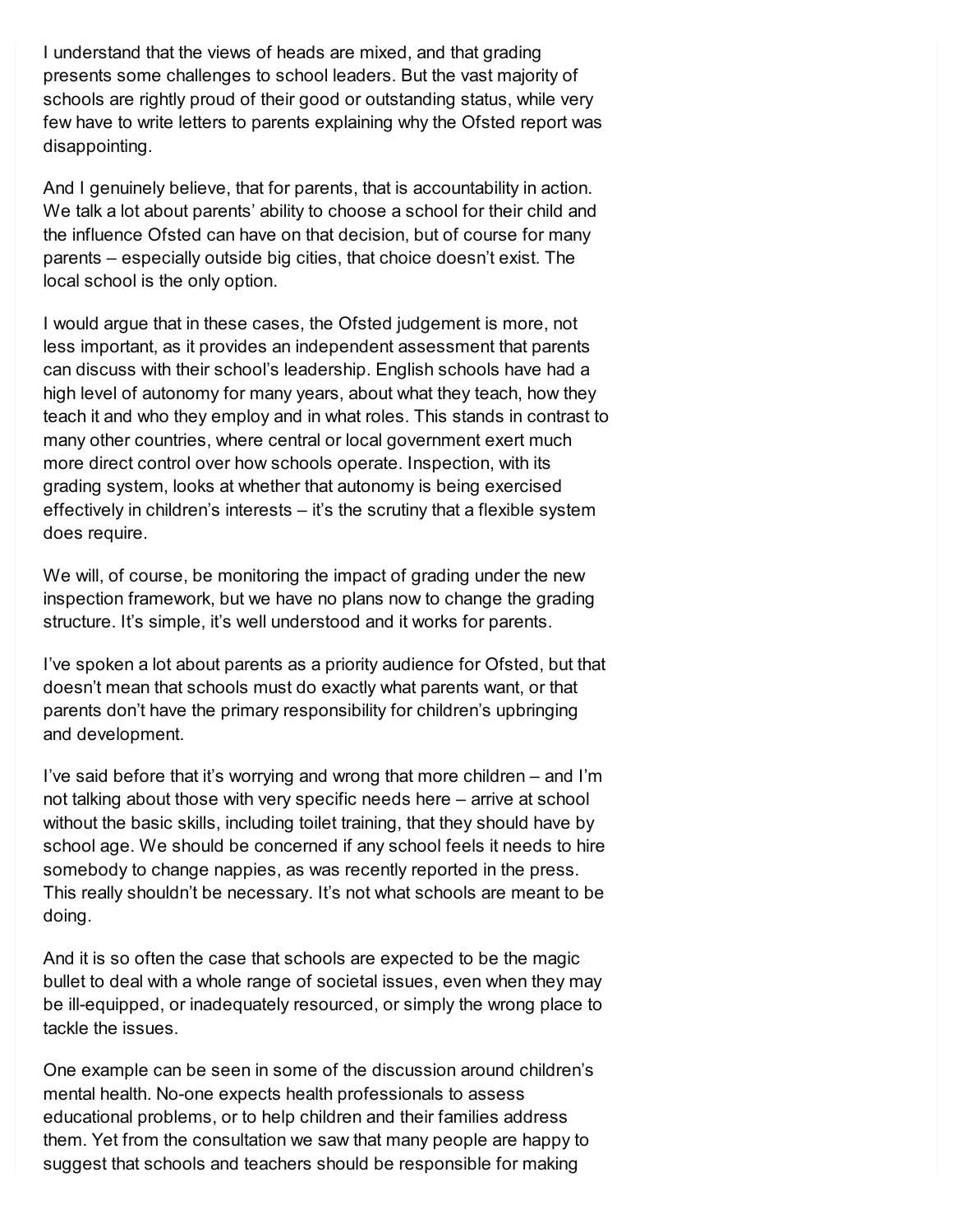what amount to clinical diagnoses of psychological problems, and providing treatment. Of course children should get the medical care they need, whether problems are physical or mental, and identification of referral mechanisms, where schools do have a valuable role, should work swiftly and smoothly. But the answer isn't simply to say that schools should do everything. You just can't.

And then over recent months I have been involved, along with many others, in discussions about knife crime. As the terrible toll of young people losing their lives has risen, so has the determination to tackle the issue. As is always the case with societal problems, the causes are complex, and of course there is an understandable desire to find a neat solution.

Schools, inevitably, are seen as a potential agent to reverse the growth of knife violence. Specifically, exclusions have become something of a totemic issue in certain quarters, with arguments made that they should never be used and that pupil referral units (PRUs) are recruiting grounds for gangs.

The research report that we published in March, based on fieldwork in London, found that better partnership working that properly integrates schools, in the right way, is what is most needed.

Better partnership working is hardly a novel, or a unique message – but it clearly still needs repeating.

More generally, it is also not right to say that PRUs are failing. Many do a very good job. We know that around 80% of registered PRUs achieve a good or outstanding grade. Good PRUs provide the sort of targeted and specialist support that the most troubled pupils need if they are to turn their lives around.

And I have defended the right of heads to exclude permanently in the small number of cases where it is necessary to do so. It cannot be right that the ultimate sanction, used properly, be removed from head teachers.

Where we do have serious concerns – and this is an issue we have highlighted recently – is that so many children drop out of sight before they finish compulsory education. The number of children who are out of registered education by the end of Year 11 is many times the number who are ever permanently excluded.

Some of these children end up in unregistered alternative provision, which can be completely unscrutinised. Sometimes these providers don't realise that they are actually within the legal definition of schools and should be registered. Often what they offer falls a long way short, which is especially concerning when they often take the children with the greatest problems. I am concerned that not only are many operating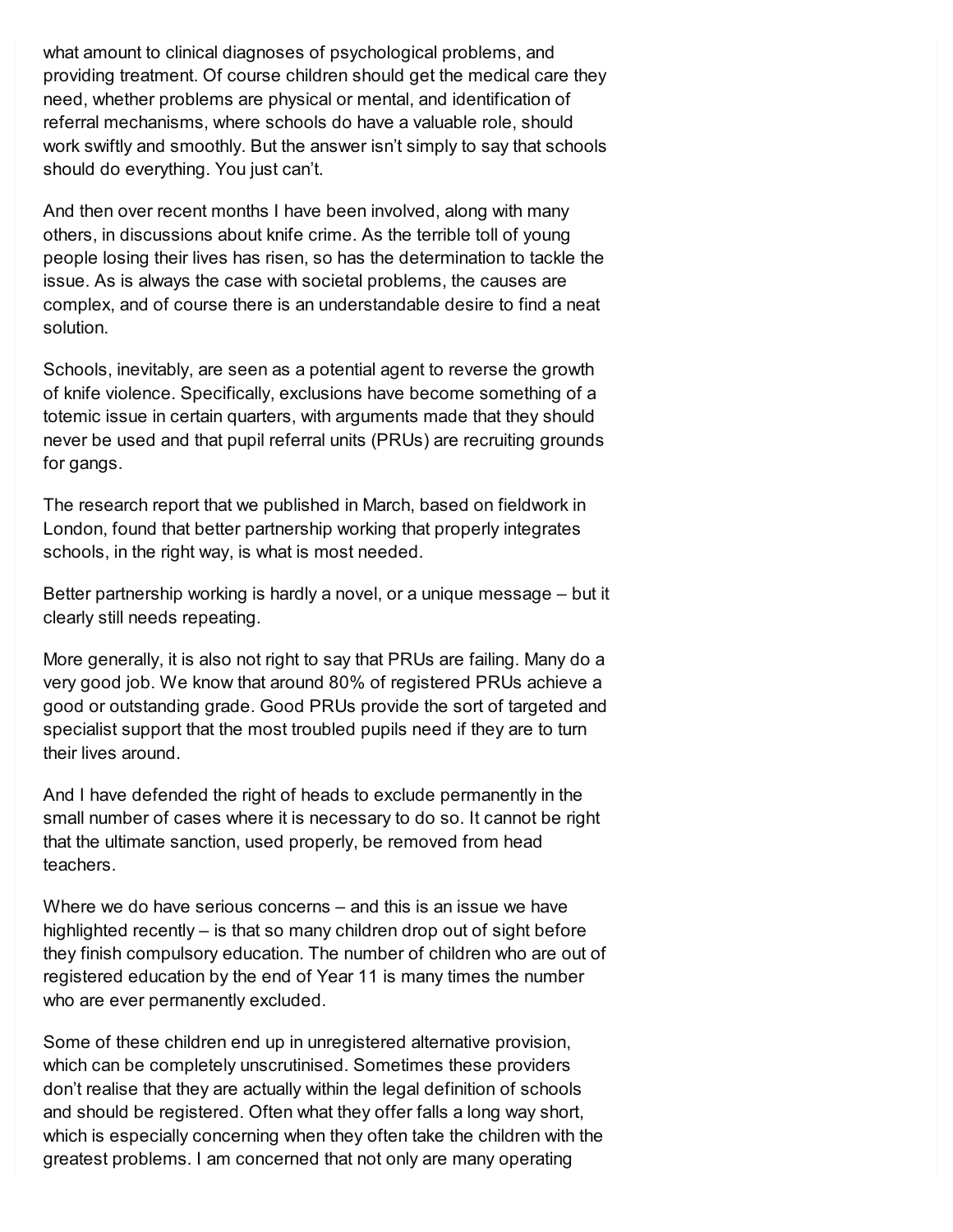illegally, but they are doing so in plain sight, accepting placements from local authorities.

We have long argued that more needs to be done to track the children who aren't in a registered state or independent school, for whatever reason – whether it's off-rolling, exclusion, home-schooling, or simple non-attendance. The DfE's recent announcement of a register of children not in school is therefore welcome to us. I know that as heads you always want to satisfy yourselves as far as you can that any child who leaves, or is excluded from your school, has a good alternative education in place.

From safeguarding to social issues, there are many matters beyond actual teaching that exercise schools.

In recent years we have seen a worrying trend of extreme pressure being put on schools, especially primary schools.

The Equality Act is designed to enforce a number of different rights, and of course there are places where these different rights can bump into each other. We need to acknowledge and discuss this a bit more.

One clear tension exists in places where equality between the sexes comes second to religious belief and cultural preferences.

Another tension arises between religious belief and relationship education, in the context of LGBT issues. And that is all we are talking about here – not sex education, but a simple understanding that just as families worship differently, families also love and marry differently. And there are other tensions too – more than I can go into in this brief speech.

As a result, we are seeing protests at the school gates and children being withdrawn from schools. This is worrying on a number of fronts: the impact on community cohesion, the impact on teachers and most of all the impact on the children, in whose name – if not whose interest – the protests are made.

Clearly it's unacceptable to intimidate schools and teachers who are trying to do what is asked of them under the law. It would be a huge step backwards if schools became reluctant to teach children about the diversity of modern Britain.

I continue to hope that dialogue will remove misconceptions, help people see the bigger picture, and find sensible and workable solutions.

More generally, teaching a broad and stimulating curriculum; preparing children for life in modern Britain; and tackling social issues that are not of your making – these are huge challenges for schools and for teachers.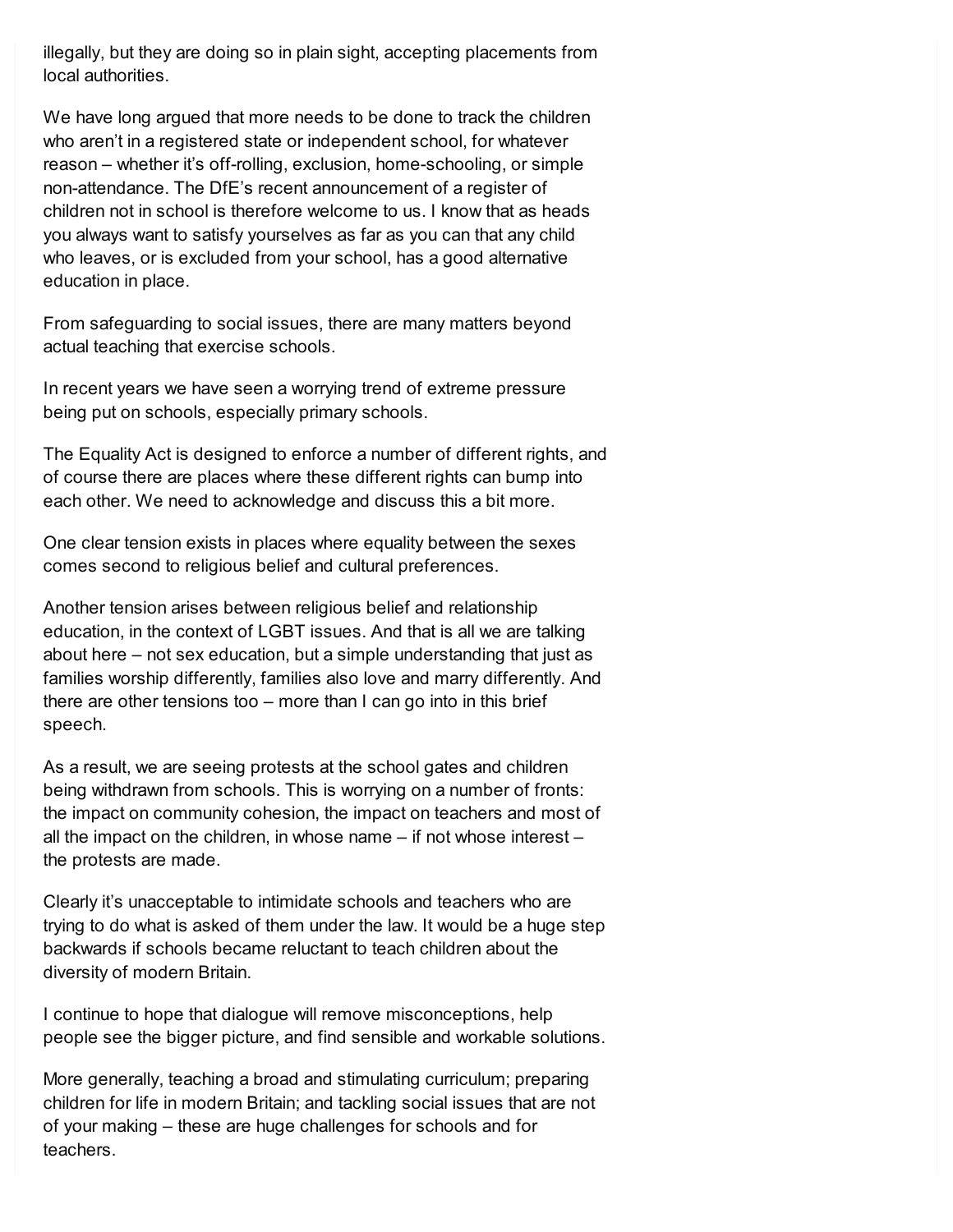They are what unite all of us in education – heads, classroom teachers, support staff, and yes, Ofsted inspectors. We are all working in the interests of children and you, as school leaders, have an incredibly powerful influence on young lives.

This may be a good point to say thank you to many people in this room. I know many of you are Ofsted inspectors, or took part in our pilot inspections, so thank you for that.

After what has been a rigorous, robust and even enjoyable debate, I hope that once we publish the new framework later this month, it can become part of the fabric of education, supporting schools to improve and reassuring parents that their children are benefiting from the opportunity, inspiration and knowledge that a great education provides.

In short, I hope we can continue to work together to raise standards and improve lives.

Thank you.

Published 4 May 2019

#### **Explore the topic**

**[Education,](https://www.gov.uk/education) training and skills**

**Is this page useful?** [Yes](https://www.gov.uk/contact/govuk) [No](https://www.gov.uk/contact/govuk) Is the Magnetic Control of the Magnetic Second Library is the *[anything](https://www.gov.uk/contact/govuk) wrong with this page?* 

## **Prepare for EU Exit**

Prepare your business or [organisation](https://www.gov.uk/business-uk-leaving-eu) for the UK leaving the EU

[Prepare](https://www.gov.uk/prepare-eu-exit) for EU Exit if you live in the UK

Living in [Europe](https://www.gov.uk/uk-nationals-living-eu) after the UK leaves the EU

[Continue](https://www.gov.uk/staying-uk-eu-citizen) to live in the UK after it leaves the EU

## **Services and information Departments and policy**